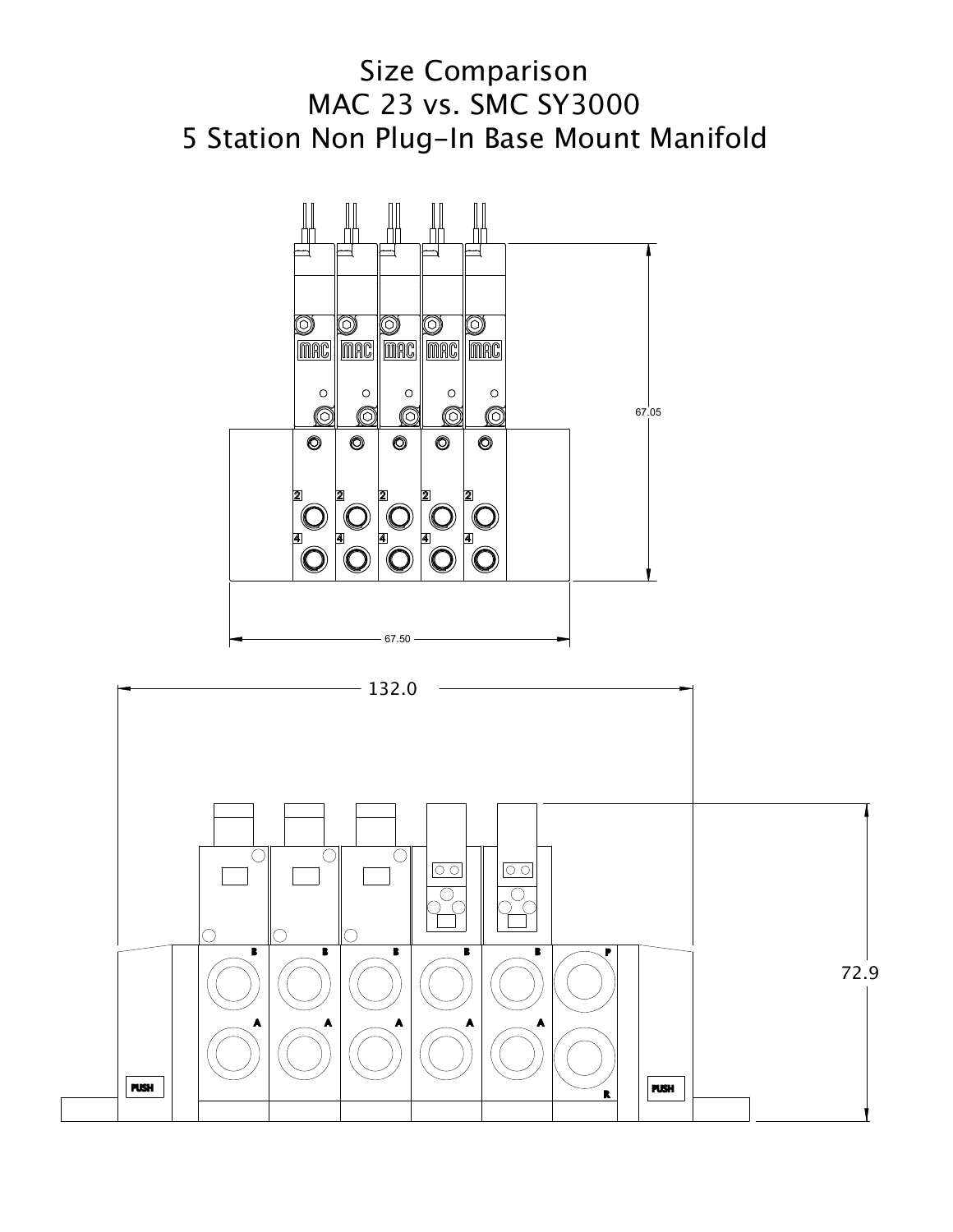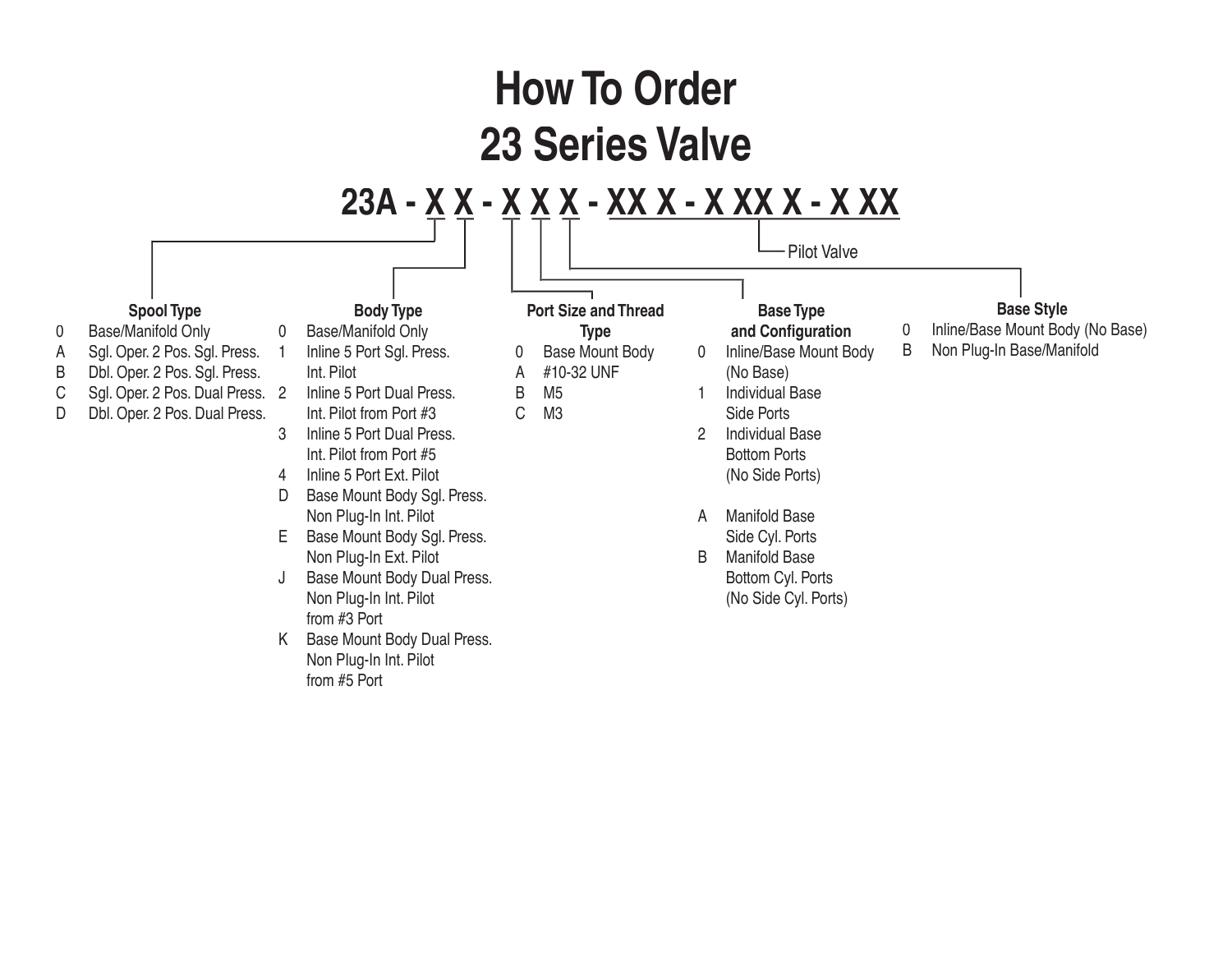## **How To Order Pilot Valve For 23 Series**



## **Accessories**

| M-23001-01-01 | Manifold End Plate Kit - Internal Pilot (For Non Plug-In Manifold) |  |  |
|---------------|--------------------------------------------------------------------|--|--|
| M-23001-02-01 | Manifold End Plate Kit - External Pilot (For Non Plug-In Manifold) |  |  |
| M-23003       | <b>Blank Station Cover Plate</b>                                   |  |  |
| 28578         | Inlet Isolator                                                     |  |  |
| 28579         | Exhaust Isolator (Port #5)                                         |  |  |
| 28580         | Exhaust Isolator (Port #3)                                         |  |  |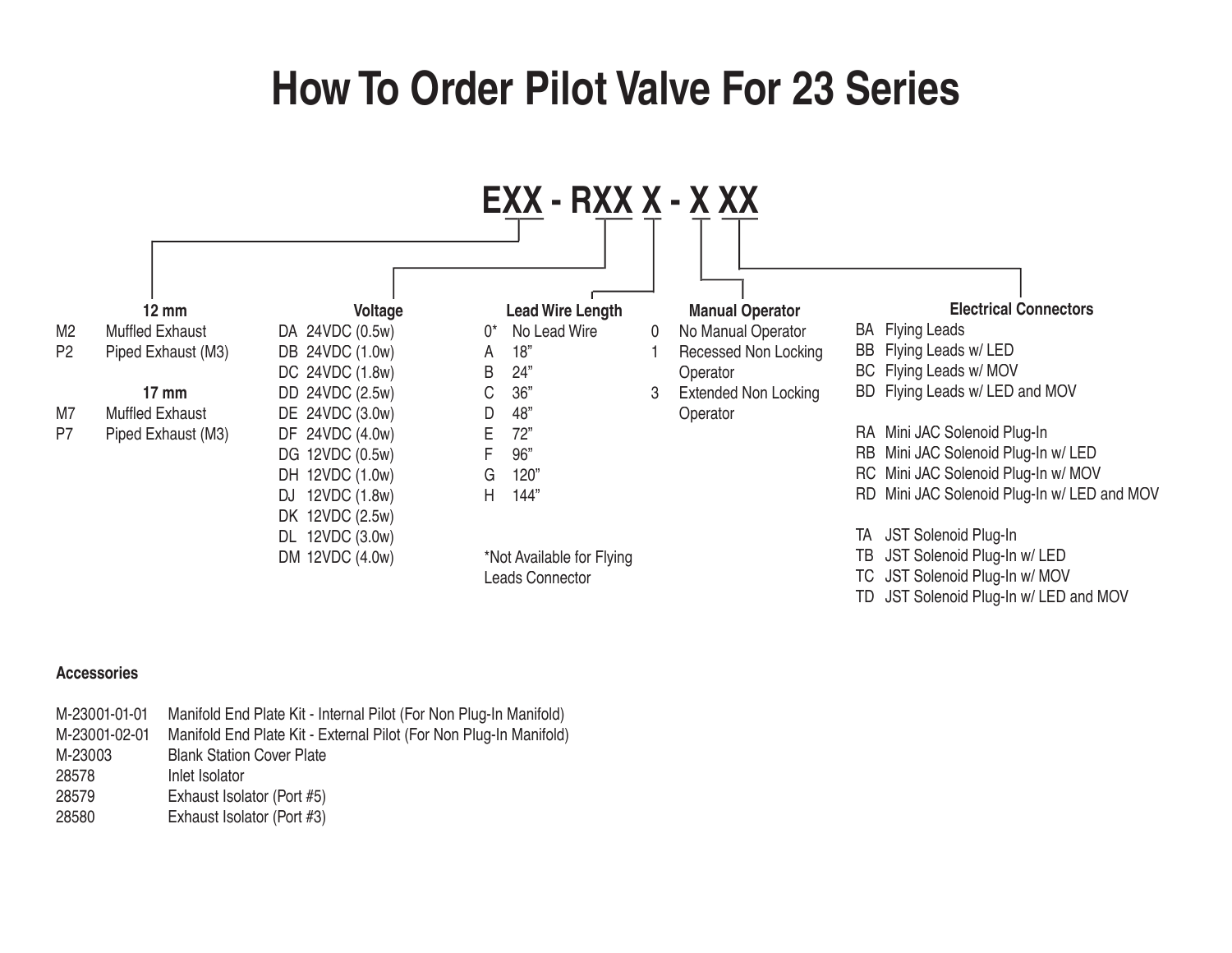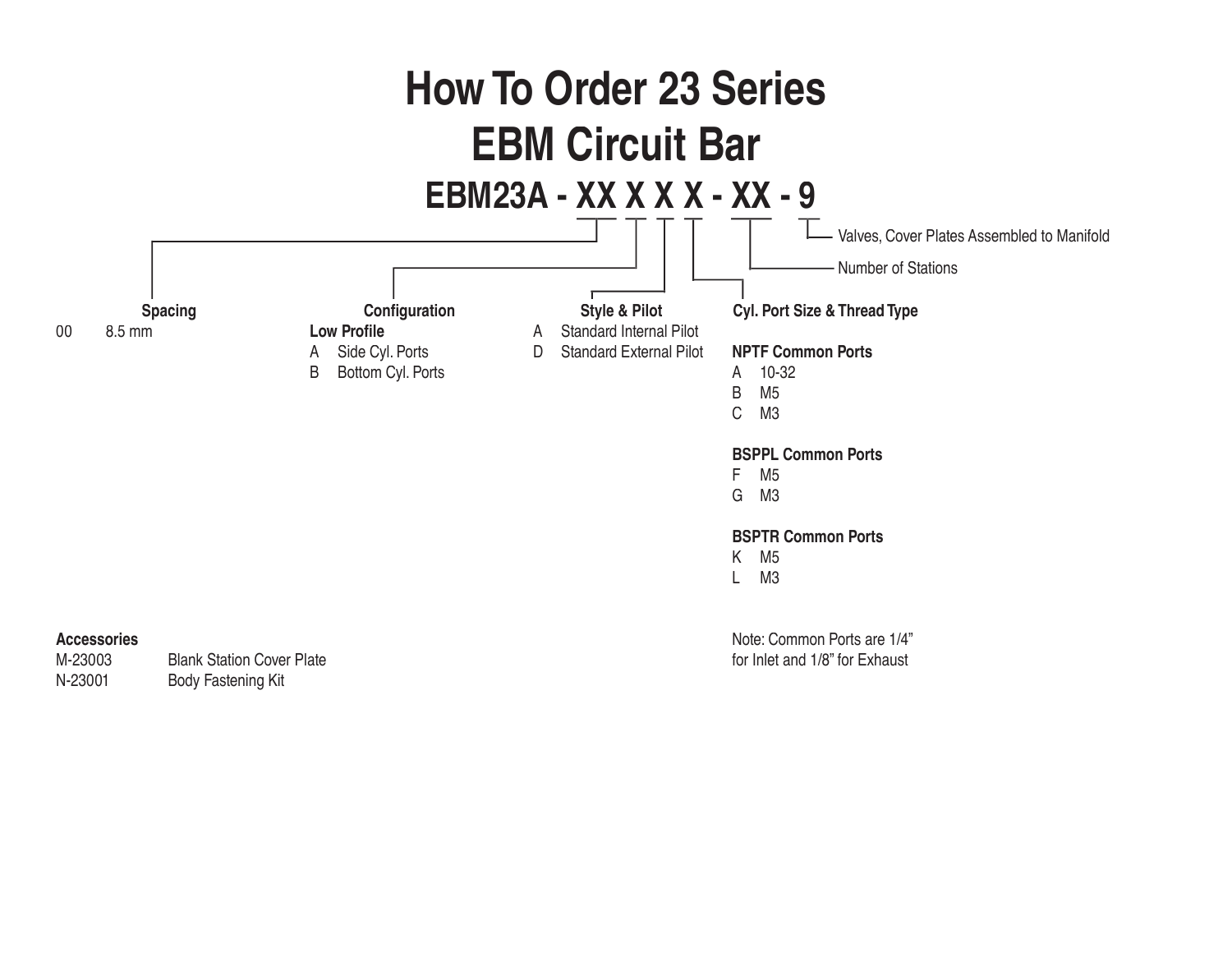

- DIMENSIONS SHOWN ARE IN METRIC (mm)

|                                        | <b>DIM</b> | M3 X 0.5<br>PORT OPTION | #10-32 OR M5<br>PORT OPTION |
|----------------------------------------|------------|-------------------------|-----------------------------|
| 30<br><b>EX7 PILOT</b><br><b>SHOWN</b> | A          | 3.20                    | 4.00                        |
|                                        | В          | 16.55                   | 16.00                       |
|                                        | C          | 24.15                   | 23.30                       |
|                                        | D          | 31.75                   | 32.30                       |
|                                        | E          | 4.00                    | 3.65                        |
|                                        | F          | 4.00                    | 4.35                        |
|                                        | G          | 4.00                    | 3.65                        |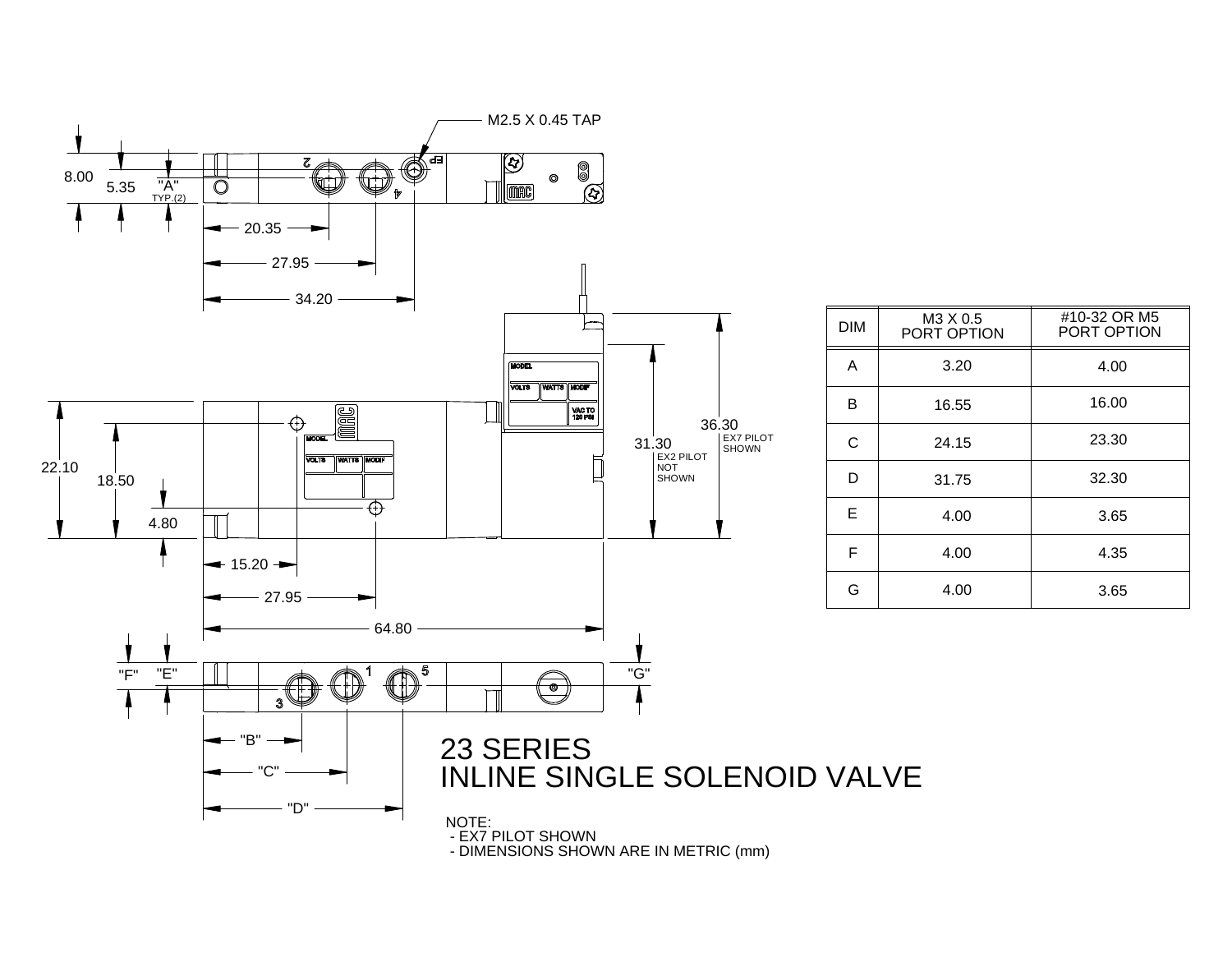

- DIMENSIONS SHOWN ARE IN METRIC (mm)

#10-32 OR M5

PORT OPTION

4.00

32.50

39.80

48.80

3.65

4.35

3.65

4.00

3.20

4.00

4.00